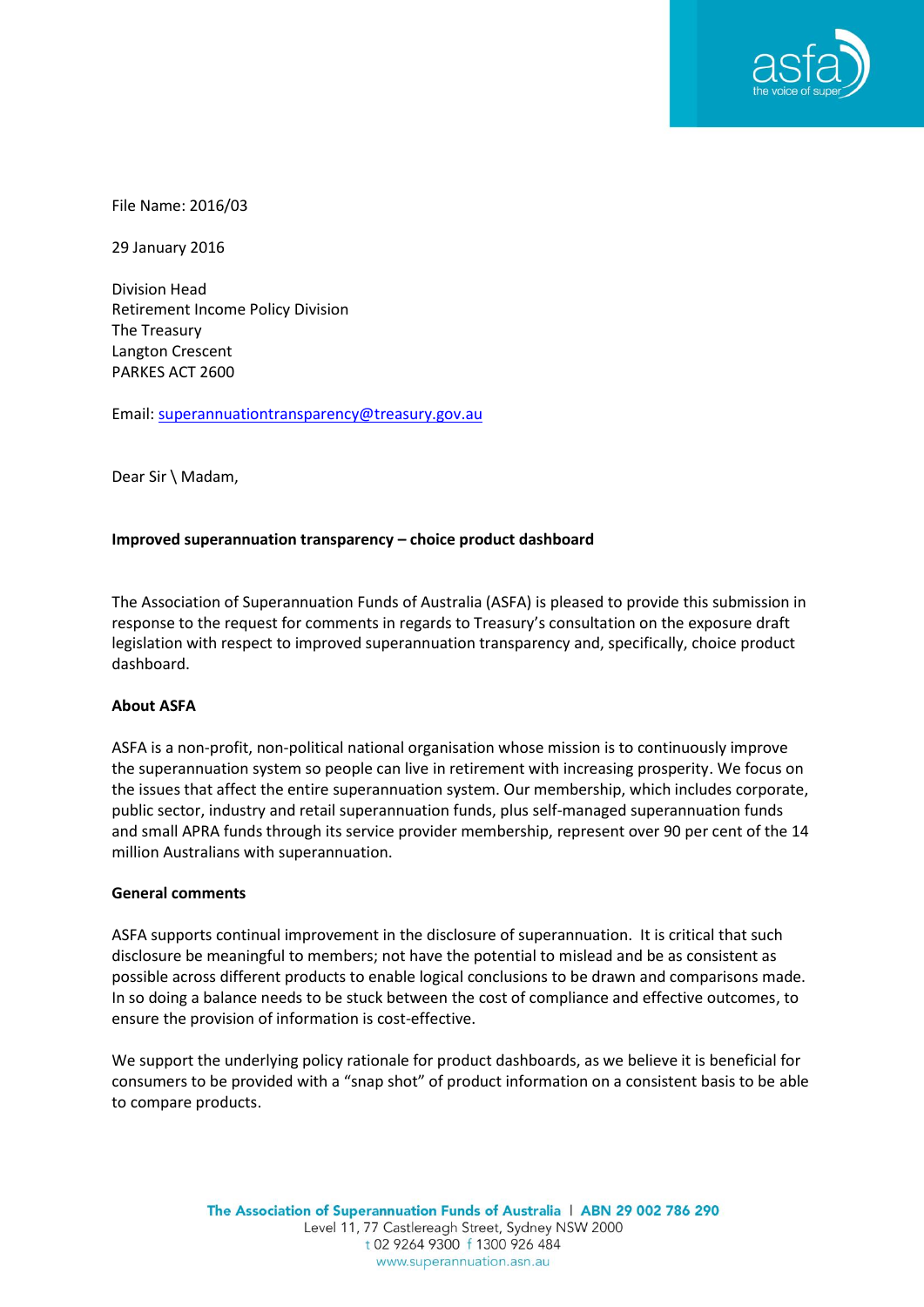ASFA appreciates that Treasury has responded to past industry submissions, however, there are a number of newly introduced items in the draft legislation and regulations which will necessitate more analysis than was achievable in the time available and some which will require further clarity.

Given the importance of ensuring that the choice product dashboard is designed properly and the legislation drafted effectively we are concerned that the consultation period provided by Treasury occurred over the Christmas \ New Year and summer holiday break, when a number of our members are either on leave or have had little time to consider the ramifications of the proposed draft legislation. Given the timing of this consultation it is possible we may receive feedback from members after making this submission - if this occurs we would appreciate the opportunity to raise any matters of significance with you.

The Actuaries Institute and ASFA have been discussing the matter of product dashboards, in particular the content and layout, for some time and ASFA supports the majority of the proposals set out in the Actuaries Institute's submissions to Treasury of 8 October 2015 and 11 December 2015, although there are a small number of technical matters which we are still discussing with a view to reaching agreement.

The Actuaries Institute and ASFA agree that it should be possible to produce a simple, meaningful, effective dashboard which does not have the potential to mislead or confuse. Disclosure on a Product Dashboard should be consistent between products, to facilitate comparisons, as well as consistent with the Product Disclosure Statement (PDS) for the product. Unnecessary costs and duplication of effort should be avoided.

It is critical that, with each iteration outlining the necessary content for product dashboards, there should be funding for comprehensive consumer testing. Such testing should be performed across a sample of sufficient size as to be statistically meaningful; should test a range of different dashboards and compare them with each other; should test both the content and the format and - most importantly – should test for comprehension, not just for stated preference.

The Actuaries Institute and ASFA believe there is considerable potential for superannuation fund members to be confused or mislead by the proposed content for choice product dashboards, especially if they investigate investment options or products in more depth by considering information in the product's PDS, on the fund's website or in their member statement. Accordingly, both organisations consider that a number of aspects of the product dashboard aspects of the exposure draft legislation necessitate amendment to ensure that product dashboards are effective and not misleading.

Both ASFA and the Actuaries Institute would welcome the opportunity to discuss the content and layout of the product dashboard with you further.

Below we have raised some specific policy issues and operational concerns with respect to the exposure draft legislation.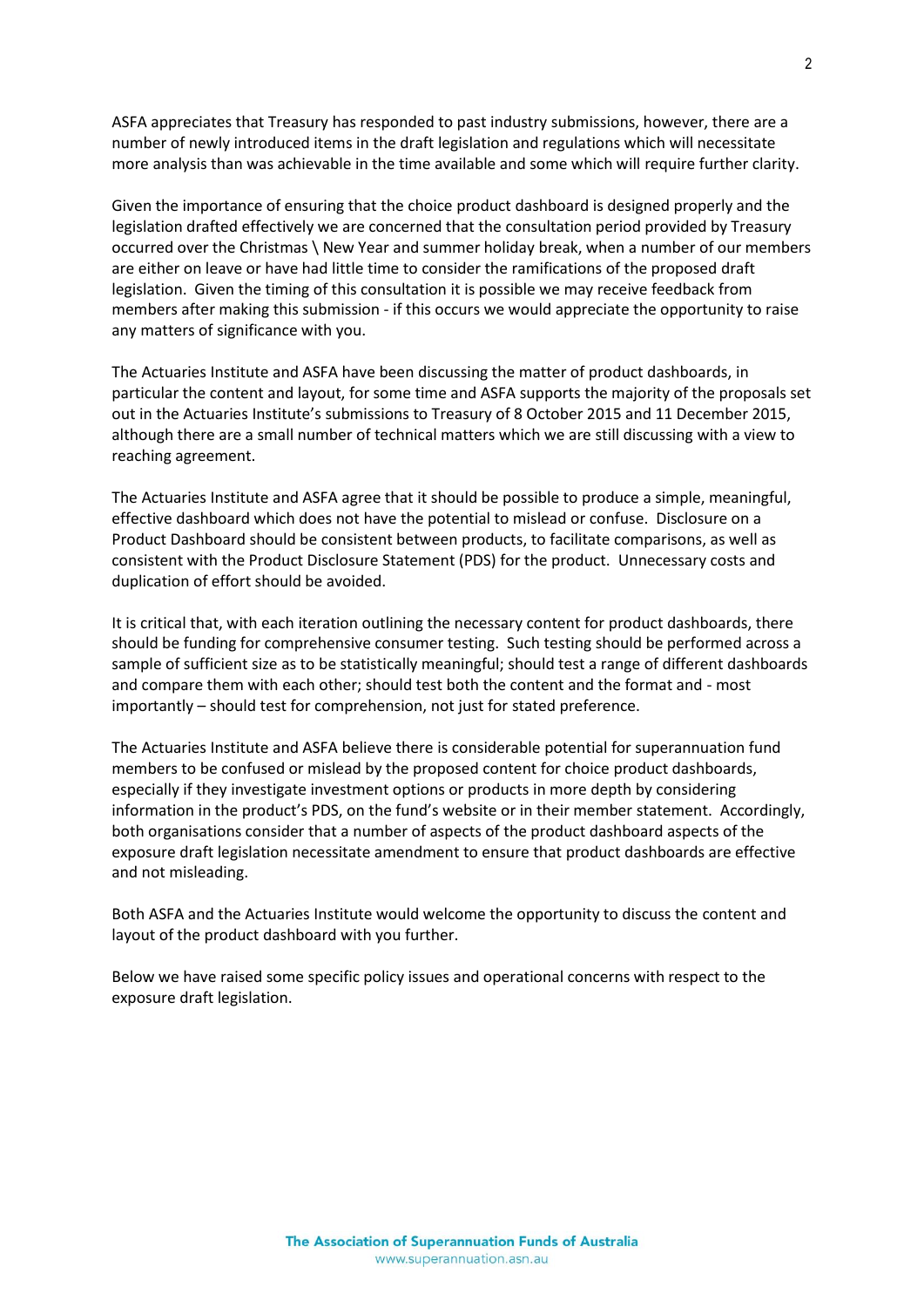#### **Specific comments**

#### **1. Superannuation Legislation Amendment (Transparency Measures) Bill 2015 (the Bill)**

#### *Commencement date*

The effect of paragraph 1539(b) of the Bill is that the obligation to make a choice product dashboard publically available will commence from 1 July 2016.

The industry generally requires a minimum of 12-month's lead-time from the finalisation of requirements to their final implementation. This allows sufficient time for detailed analysis of the new requirements; clarification from the regulators as to interpretation or application (if necessary); the documentation of business, functional and technical system requirements; the design of the system solution; its build; comprehensive regression testing and other implementation activities such as the development of processes and procedures and the delivery of necessary training. IT builds on product dashboards must also coincide with predetermined IT release dates for this and a number of other projects delivering on regulatory obligations which are also scheduled to commence, including APRA's new reporting requirements and the SuperStream 2 changes.

The draft legislation, however, was only released to the industry for consultation in December 2015, and final legislation is not expected until towards the end of the first quarter of 2016. As the dashboard changes will affect systems and data collection it will be extremely difficult for the industry to be able to implement a long term, strategic, automated solution. This would necessitate the deployment of an interim, tactical, reporting solution to meet the regulatory requirements in the short-term while the strategic solution is being built.

The need to build interim solutions will cause trustees to incur considerable additional, and unnecessary, risks and costs, comprising two sets of development costs (including the costs involved in rework and potentially wasted effort) as well as higher maintenance costs (as interim solutions inevitably necessitate a significantly greater level of manual involvement).

**We recommend a 12-month transition period after the finalisation of the regulatory requirements (i.e. the passage of the Bill and the making of the regulations).** This would mean that, in effect, funds should be given until after 1 July 2017 to comply with the requirements. To ensure an orderly and appropriate transition, ASIC could be empowered to monitor the industry's implementation plans during this period.

#### *Deadline to publish product dashboards*

Paragraph 1017BA(1)(d) states that any updates to MySuper and Choice product dashboards should be published within "14 days after any changes to the information".

With the introduction of choice product dashboards for some RSEs, with multiple products, the number of dashboards will increase markedly. By way of example one large participant, which has a number of RSEs, will have around 50 dashboards to publish covering both MySuper and choice products. Given this the deadline of 14 days will be very difficult for them to meet.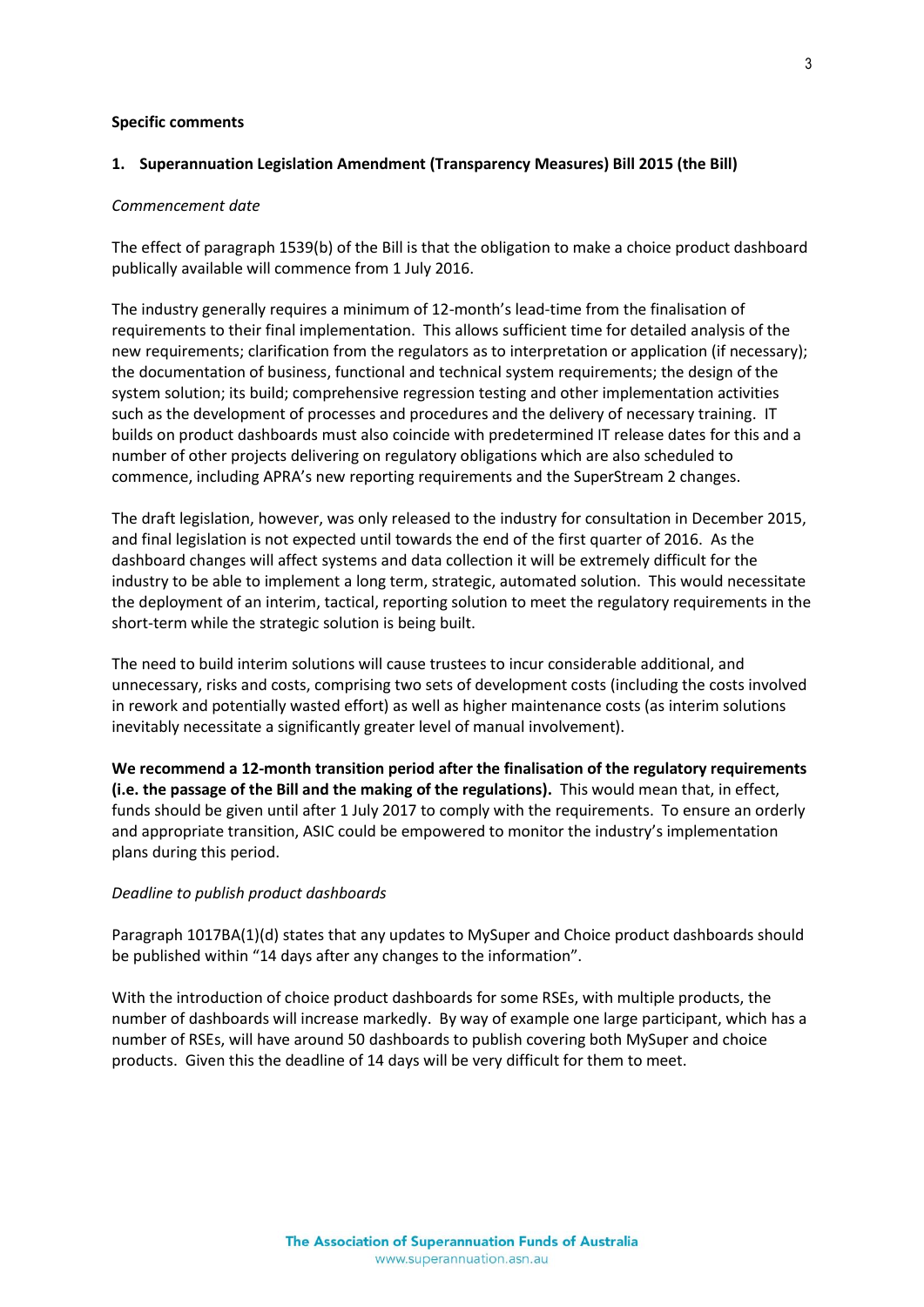There are specific issues with some of the underlying data. By way of example, the new investment mix pie chart, which is to be based upon the strategic asset allocation and aligned to APRA's SRF533.0. Currently, SRF533.0 is reported within 35 days of quarter end, which provides sufficient time to gather and validate strategic asset allocation details. However, 14 days does not provide sufficient time to gather, validate, reconcile and aggregate strategic asset allocation details from a number of investment managers. Even utilising data aggregators such as Morningstar would not provide a turnaround of strategic asset allocation data in that timeframe.

# **Accordingly, we recommend that the deadline by which product dashboards are required to be published should be amended from 14 days to 28 days.**

Furthermore, the CPI rate, which is used as an input into the dashboard, is not available until around the 26<sup>th</sup> calendar day after 30 June. It is unclear as from when the "change" is considered to have occurred – with effect from 30 June or upon publication some 26 or so days later.

# *Application to Pooled Superannuation Trusts (PSTs) and Eligible Roll-over Funds (ERFs)*

Proposed new paragraphs 1017BA(1) of the Bill exempts certain funds, including PSTs and ERFs.

ASFA supports this exemption. Application of the product dashboard to these funds would be of no, or extremely limited member benefit while representing a considerable cost for trustees. PSTs are wholesale investment products invested in by trustees, not members, while ERFs contain amounts of small or lost superannuation rolled into the fund by trustees of other funds.

# *Lifecycle exceptions and changes*

Sub-sections 1017BA(4C) and (4D) provide that, if a lifecycle exception applies to a MySuper product, then the product dashboard requirements apply in relation to the product as if each reference in the legislative obligations to a MySuper product were a reference to each lifecycle stage of the MySuper product.

A member has raised a concern that this could produce complex outcomes which would not be meaningful to members and costly to produce. This may need to be monitored and reviewed after the initial implementation.

# *Definition of investment option*

Proposed new sub-section 1017BA(5) specifies that a *qualifying choice investment option*

# *"means an investment option within one of the fund's choice products, if that option: (a) is one of the 10 largest of those options, as measured by funds under management on 30 June of the previous financial year; and (b) is not excluded by the regulations from this definition".*

For the purposes of subsection 1017BA(5), proposed new regulation 7.9.07M prescribes that

"*an investment option is excluded from that definition if the trustee, or the trustees, of the fund do not have the absolute discretion to vary or replace the financial products, or other property, allocated to the investment option*".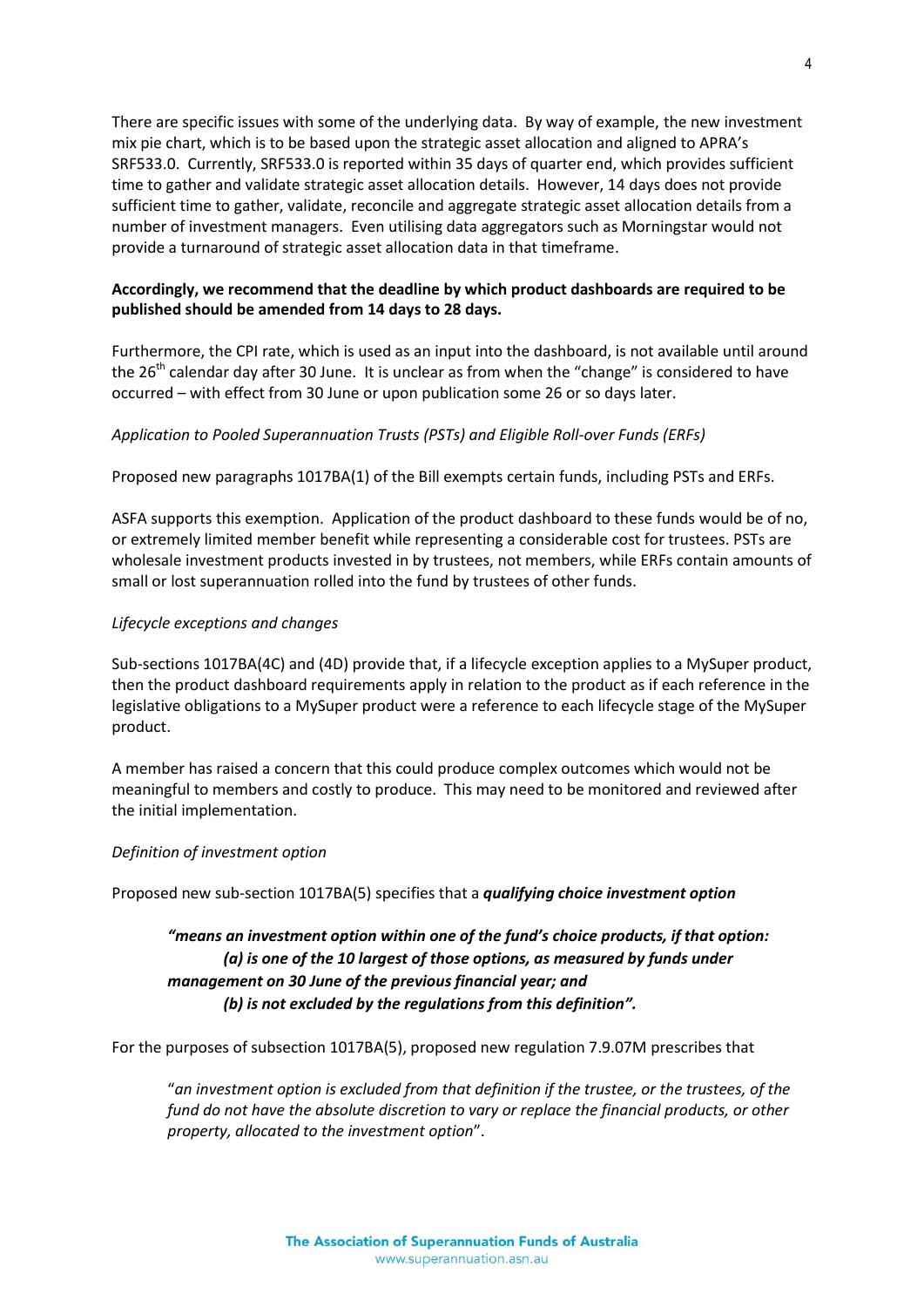The Explanatory Statement states as follows: -

"*This regulation excludes some choice investment options from the definition of qualifying choice investment option in subsection 1017BA(5) of the Corporations Act, based on a power provided in paragraph (b) of that definition. Qualifying choice investment options are required under section 1017BA to prepare a product dashboard. Regulation 7.9.07M excludes from the dashboard regime a choice investment option where the trustee does not have absolute discretion to vary or replace the financial products or any other property allocated to the investment option. This provision intends to exclude investment options that require a member's input when determining the investment option's asset allocation.*

- *An example of a situation where a dashboard would not be required under this clause is where a member chooses their own asset allocation, for example from a platform. Another situation where a dashboard would not be required is if a trustee selected a broad asset allocation for an investment option but a member could vary the percentage of those assets. However, if there was a set asset allocation but the trustee could vary the percentage of those assets if he or she wished, a dashboard would be required for the set asset allocation.*
- *An example of a situation where a dashboard would be required under this clause is where a trustee has invested in numerous financial products and other property, including financial products over which the trustee has no control (for example, an exchange traded fund). Since the trustee can control the share of the investment option in which it invests in a financial product, a dashboard would be required in this circumstance". 1*

While acknowledging the intent to exclude where a member chooses their asset allocation from a platform, members have queried the appropriate interpretation and application of regulation 7.9.07M as it currently is drafted.

# **Accordingly, we seek clarification as to the precise scope of the exclusion provided under regulation 7.9.07M and how this will work in practice.**

Furthermore, the sub-section 1017BA(5) definition appears to be different to APRA's definition of an investment option as outlined in SRF001.0 in relation to Select Investment Options. The definition provided by APRA in SRF001.0 is as follows:

*"If an investment option is offered through multiple product channels or with multiple fee structures, with no change to the underlying investment strategy, apply the principles outlined in Attachment B to determine how many times the investment option is to be classified as a separate select investment option and therefore reported to APRA".*

Attachment B defines multiple investment options with the same underlying investment strategy as one investment option for reporting purposes.

1

<sup>&</sup>lt;sup>1</sup> Explanatory Statement, Page 4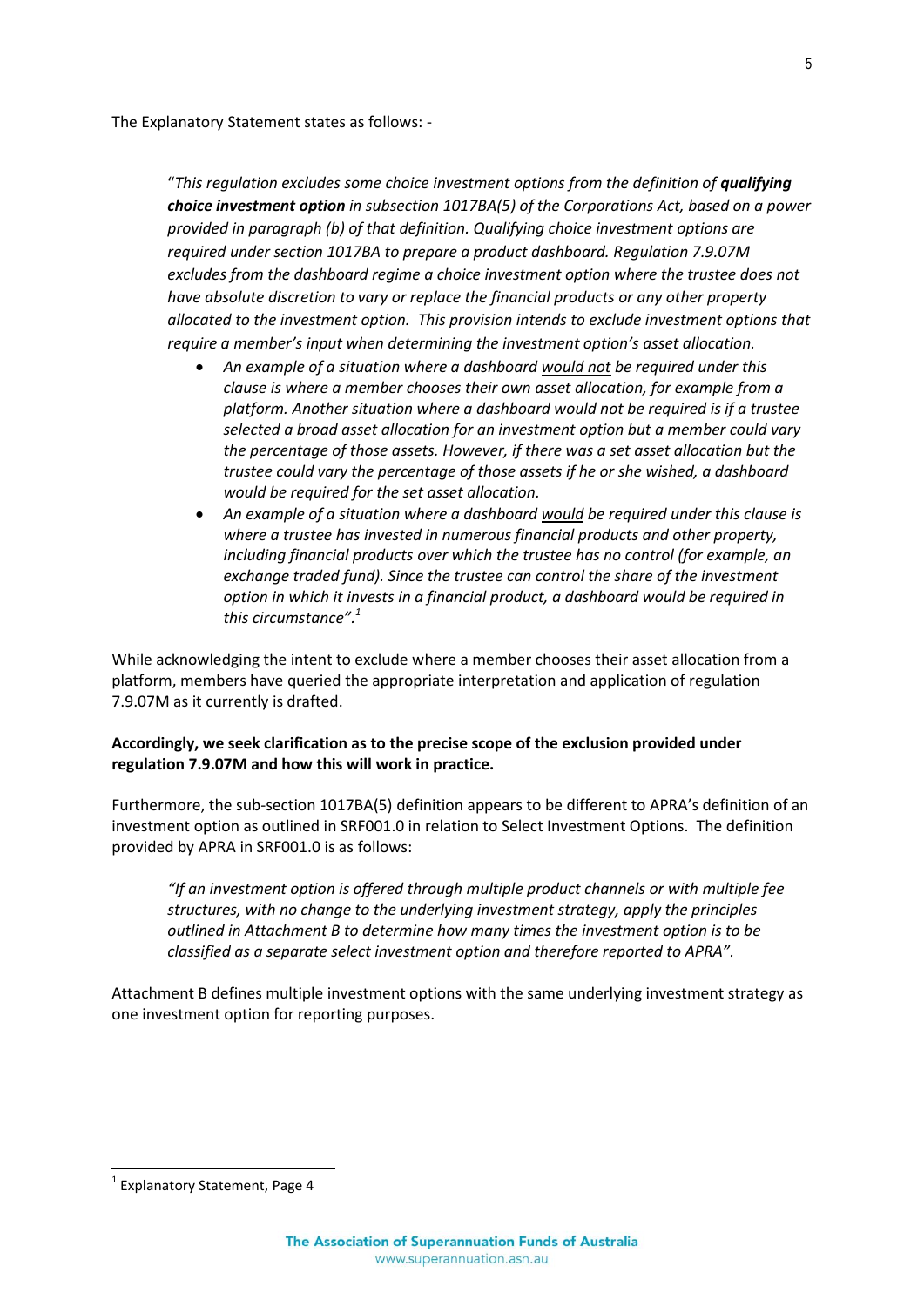The definition of an investment option under proposed new sub-section 1017BA(5) does not provide clarity in the case where RSEs offer investment options across multiple product channels where the assets held within the options are identical.

**Accordingly, we seek clarification as to whether a separate product dashboard is required for each (identical) investment option offered through multiple product channels (assuming both options qualify) or only one product dashboard is required as the (identical) investment options are considered to be one investment option for this purpose.** In this instance the aggregate funds under management (FUM) of all (identical) investment options would be used to determine if the option qualified based on being in the top ten by FUM.

It should be noted, however, that if product dashboards were to be required for each retail investment option, then participants which offer investment options through multiple product channels may have a number of choice product dashboards within the top ten by FUM which have exactly the same assets held. For example, it is possible that multiple "top ten" choice product dashboards may relate to the same balanced investment option which only differs by product \ related fees charged.

**Accordingly, ASFA recommends that clarification is needed with respect to the application of the product dashboard provision to different investment options and products when they are identical and offered through multiple product channels.**

**2. Superannuation Legislation Amendment (Transparency Measures) Regulation 2015 (the Regulations)**

*Qualifying choice investment options – investment policy with a life company*

For the purposes of paragraph (b) of the definition of *qualifying choice investment option* in subsection 1017BA(5), proposed new regulation 7.9.07M, prescribes that

"*an investment option is excluded from that definition if the trustee, or the trustees, of the fund do not have the absolute discretion to vary or replace the financial products, or other property, allocated to the investment option*".

In some cases the trustee invests all of the product's assets via an investment policy with a life company. The life company then invests downstream into other assets. The trustee does not have the "absolute discretion" to vary any of these options, as these would be subject to contractual arrangements under the life policy. Once set up the life company determines the underlying investments and operates within designated ranges.

ASFA's understanding is that the reference to "absolute discretion" is probably intended to refer to a discretion as between the member and the trustee. For the avoidance of doubt it may be preferable to re-word this regulation to **require product dashboards where the trustee, or its appointed managers, has some discretion in the investment management of the option, and therefore has influence in the option's performance,** but not to require a product dashboard where the trustee is simply making available investment options where the trustee does not (and cannot) manage the investment or the investment mix (even though the trustee might - in a very broad sense - manage what is placed on and taken off the investment menu from time to time).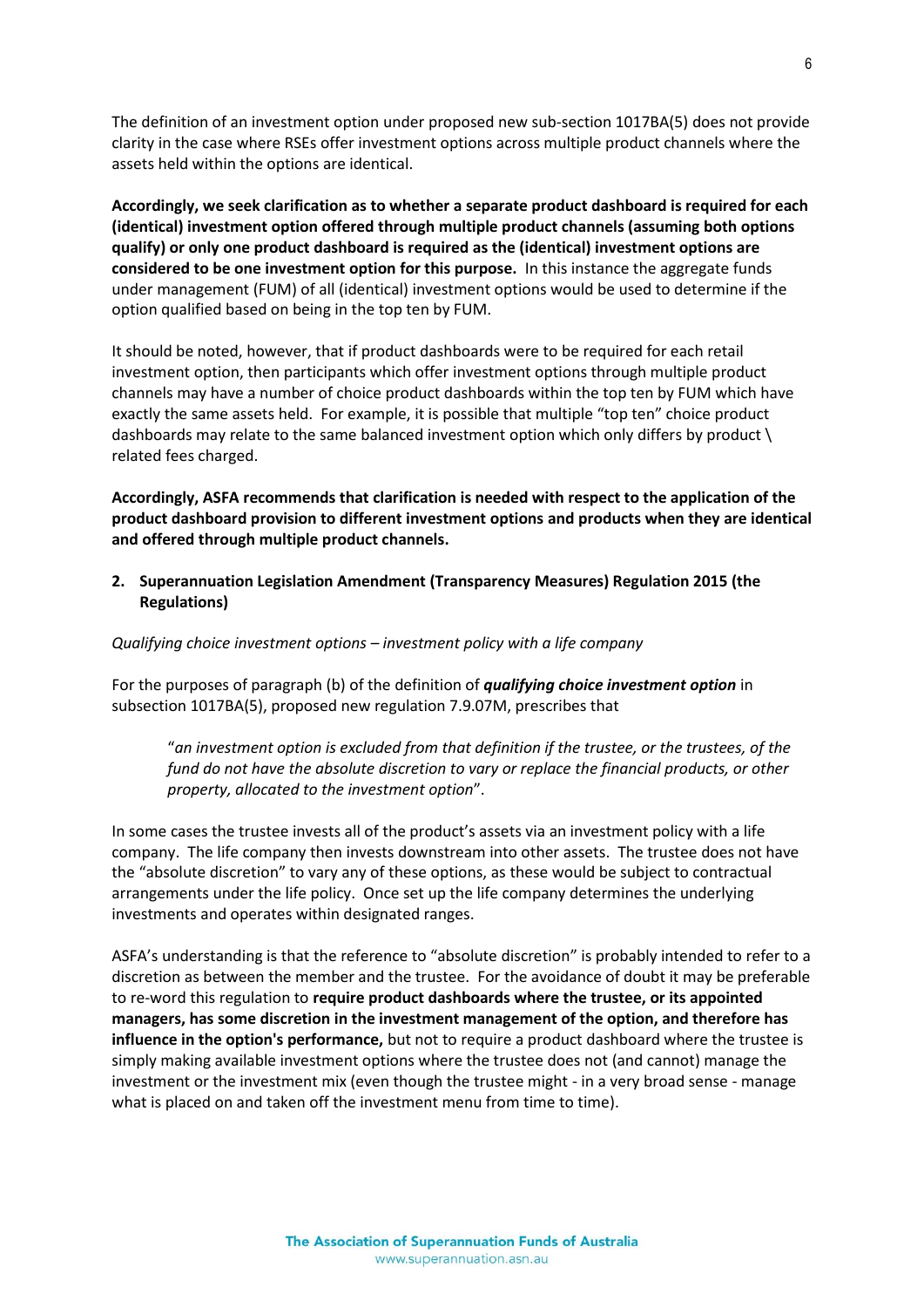#### *Return Target*

This was the subject of some discussion at both the Melbourne and Sydney ASIC \ APRA \ Treasury industry roundtables held on 14 and 15 January 2016 respectively.

Given the level of discretion involved in their determination; the assumptions which need to be made; their variability over time and the lack of understanding by consumers, **ASFA recommends that the return target should be replaced by return objective, as specified in the product's PDS.**

If return target is to be maintained, there are issues with respect to how a standard return target calculation method would be applied to all choice investment options. In particular, clarification would be required with respect to particular investment options, such as an index investment option or single sector options, which do not follow a CPI plus approach.

### *Returns are net of administration fees*

Under proposed new regulation 7.9.07Q(1)(a) the "actual return" displayed on a product dashboard is required to be calculated in accordance with any relevant dashboard reporting standard.

The draft APRA dashboard reporting standard SRS 700.0 specifies that the "actual return" calculation is to be calculated as the "net return" which is net of administration fees.

As raised in our submission to Treasury with respect to *Better regulation and governance, enhanced transparency and improved competition in superannuation – Discussion Paper, 28 November 2013,*  dated 12 February 2014, ASFA has significant concerns about comparing returns, net of administration fee, on the basis of a "representative" \$50,000 member.

# **In ASFA's view a product's investment return on the product dashboard should be measured as the net investment return – net of tax and investment costs only.**

We appreciate there is a desire to illustrate the combined effect of: -

- taxes and investment fees (on investment returns); and
- administration fees (on member accounts)

so that attention is drawn to the effect which both have on a member's end benefit.

### **In our view, however, this should be achieved separately through the use of a worked example with respect to one or more "representative members".**

There are a number of reasons why net investment return should be calculated net of tax and investment costs only, including: -

- a measure of a product's investment returns should be measuring just that the net return on that product's investments across the product. This has nothing to do with fees and charges with respect to administering a member's account, which is a totally separate matter;
- investment return targets should be established on the basis of an expected return net of tax and investment fees - it does not make sense to set an investment return target with respect to a "representative member" and the administration fees which they would be charged;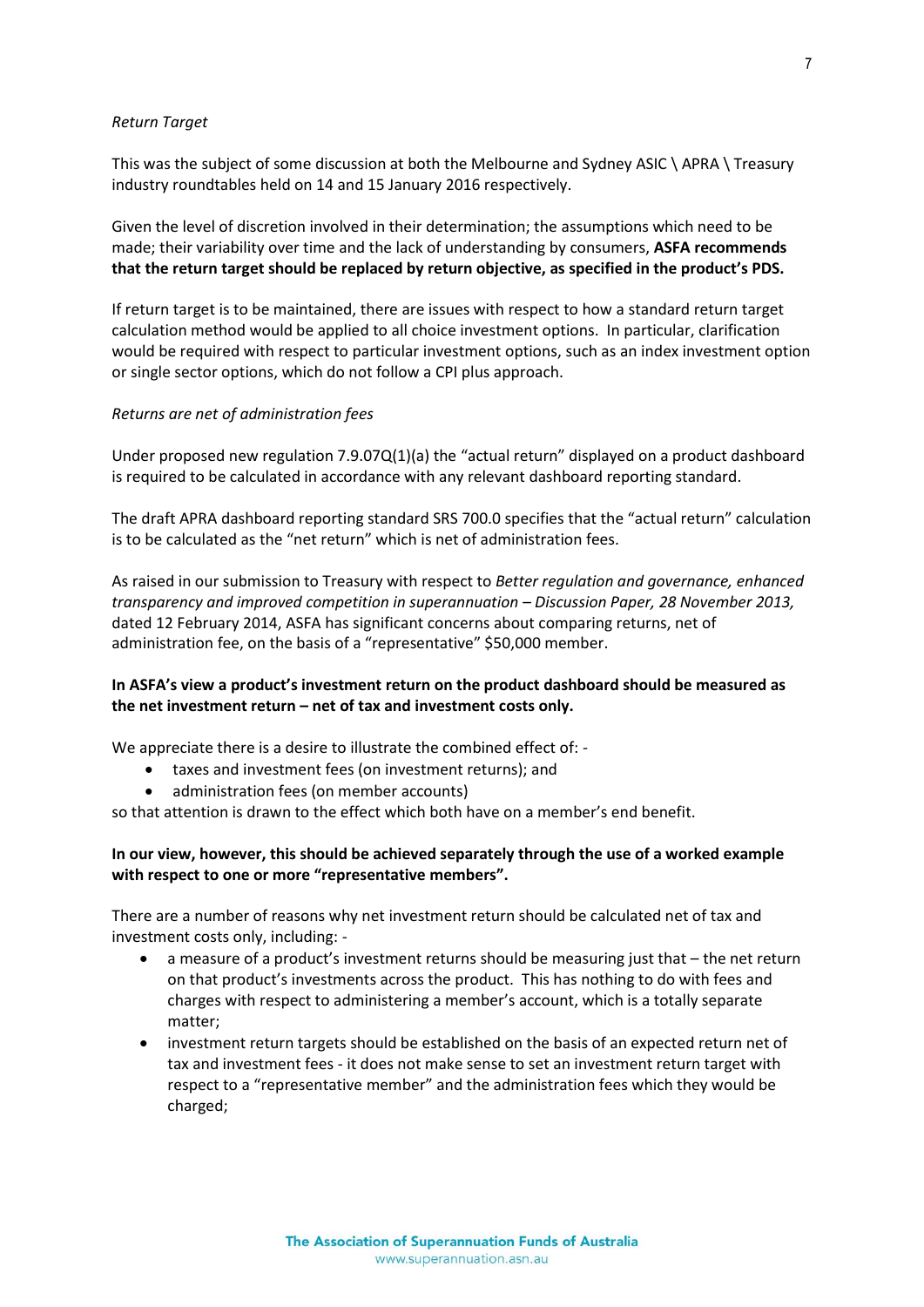- investment returns being disclosed on a "net of tax, investment and administration fees" basis introduces an "apples and oranges" element into the disclosure of investment returns as historically, and potentially in future, products will have disclosed investment returns on the - arguably correct – basis of return net of taxes and investment fees only. Members – incorrectly – will be comparing these two figures; and
- the deduction of administration fees from returns is inconsistent with the methodology used historically to disclose to members, for example in past PDSs.

Illustrating the effect of administration fees should not be done through the generation of a "notional" net return figure based on a "representative member".

The current prescribed methodology whereby a trustee must: -

- determine the amount of an administration fee for a "representative member"; and
- deduct that from the returns net of tax and investment fees for that member

to produce a "return net of tax, investment fees and administration fees" figure for the "representative member" - which is then purported to relate to the product as a whole - produces an outcome which is not meaningful and, depending on the fee structure within the fund, is misleading. This is increasingly the case as any amount calculated by reference to a "flat" fee component of an administration fees becomes proportionally higher than any amount determined by reference to a "percentage" fee.

Such a net return figure would only be applicable to a (hypothetical) member who actually happened to have a final account balance and cash flow identical to that of the assumed "representative member". It would be of no relevance to any other member for whom their net return figure, taking into account administration fees, will be different in every case (except in the rare instance where the administration fees are totally percentage based).

Generally, the net return for every member in a fund will be different, depending on their account balance and contributions. This is the case even with modelling which is not performed on a time or money weighted basis. Once the timing of contributions and returns is taken into account, the variation in net returns between members is even greater.

**The combined effect of investment fees and administration fees should be disclosed separately by providing, with respect to one or more "representative members": -**

- **the amount of investment return (net of tax and investment fees) determined with respect to that member;**
- **the amount of administration fees deducted with respect to that member; and**
- **the amount of "net return credited to that member's account"**

This could look something like this: -

*For a member whose*

- *account balance as at 30 June 2015 was \$50,000*
- *who made contributions of \$5,000 between 1 July 2014 and 30 June 2015*

*the amount of*

- *investment return was \$5000*
- *administration fees was \$500*
- *net returns credited to that members account was \$4,500.*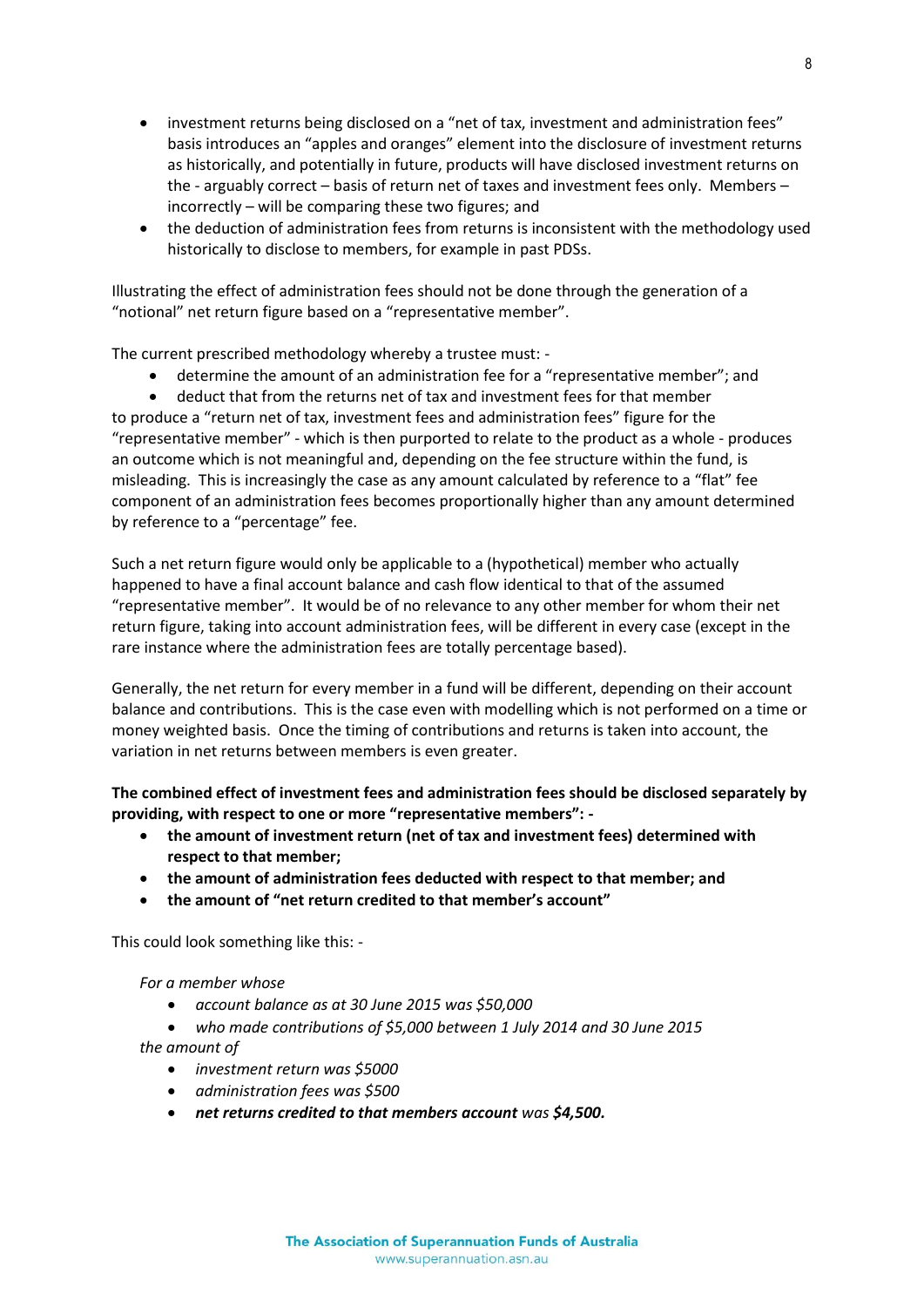We would argue that disclosure on this basis is more appropriate and meaningful to member as it: -

- is explicit that it is with respect to a "representative member";
- does not purport to represent the net return across the entirety of the product, as the generation of a single, product-wide "net return" figure purports to do;
- discloses the amounts in dollars.

Given that flat and percentage based administration fees have a varying effect upon the quantum of administration fees ASFA also submits that consideration be given to there being worked examples with respect to at least two "representative members" to go some way towards demonstrating these differing effects.

By way of illustration, utilising the example provided above, this could look like: -

| For a member whose account balance as at 30 June                                                                                                                       | For a member whose account balance as at 30 June                                                                                                                             |
|------------------------------------------------------------------------------------------------------------------------------------------------------------------------|------------------------------------------------------------------------------------------------------------------------------------------------------------------------------|
| 2015 was \$50,000 and who made contributions of                                                                                                                        | 2015 was \$100,000 and who made contributions of                                                                                                                             |
| \$5,000 between 1 July 2014 and 30 June 2015: -                                                                                                                        | \$10,000 between 1 July 2014 and 30 June 2015: -                                                                                                                             |
| the amount of investment return was \$5,000<br>$\bullet$<br>the amount of administration fees was \$500<br>$\bullet$<br>the amount of net returns credited was \$4,500 | the amount of investment return was \$10,000<br>$\bullet$<br>the amount of administration fees was \$750<br>٠<br>the amount of net returns credited was \$9,250<br>$\bullet$ |

This is on the basis that administration fees are charged in accordance with the following: -

- (i) \$250 per annum fixed fee; plus
- (ii) 0.005% of final account balance.

The example goes some way to demonstrating the differing effect of flat and percentage based fees on the net return. The second member has twice as much in their account but their administration fee is only 50% higher and, accordingly, the net return credit to their account is a higher proportion of their final account balance than it is for the lower account balance.

We submit that this worked example – as compared with the "net return figure of 9%" (calculated with respect to the representative \$50,000 member) – is beneficial to consumers in that: -

- 1. it reveals more than the simplistic "net return of 9%" figure; and
- 2. more significantly it is not misleading, given that the net return for the \$100,000 member was in fact 9.25% and for a \$25,000 member it would be 8.5%. These differences are material.

ASFA recommends that: -

- the methodology of deducting the administration fees with respect to a "representative member" from the investment return to determine a notional, product-wide "net return" figure be abolished; and
- in order to illustrate the combined effect of investment and administration fees on member accounts - that worked examples, in dollars, are provided with respect to at least two prescribed "representative members".

# *Statement of fees and other costs*

Proposed new regulation 7.9.07T of the regulations – the statement of fees and other costs prescribes how particular fees and costs are to be disclosed.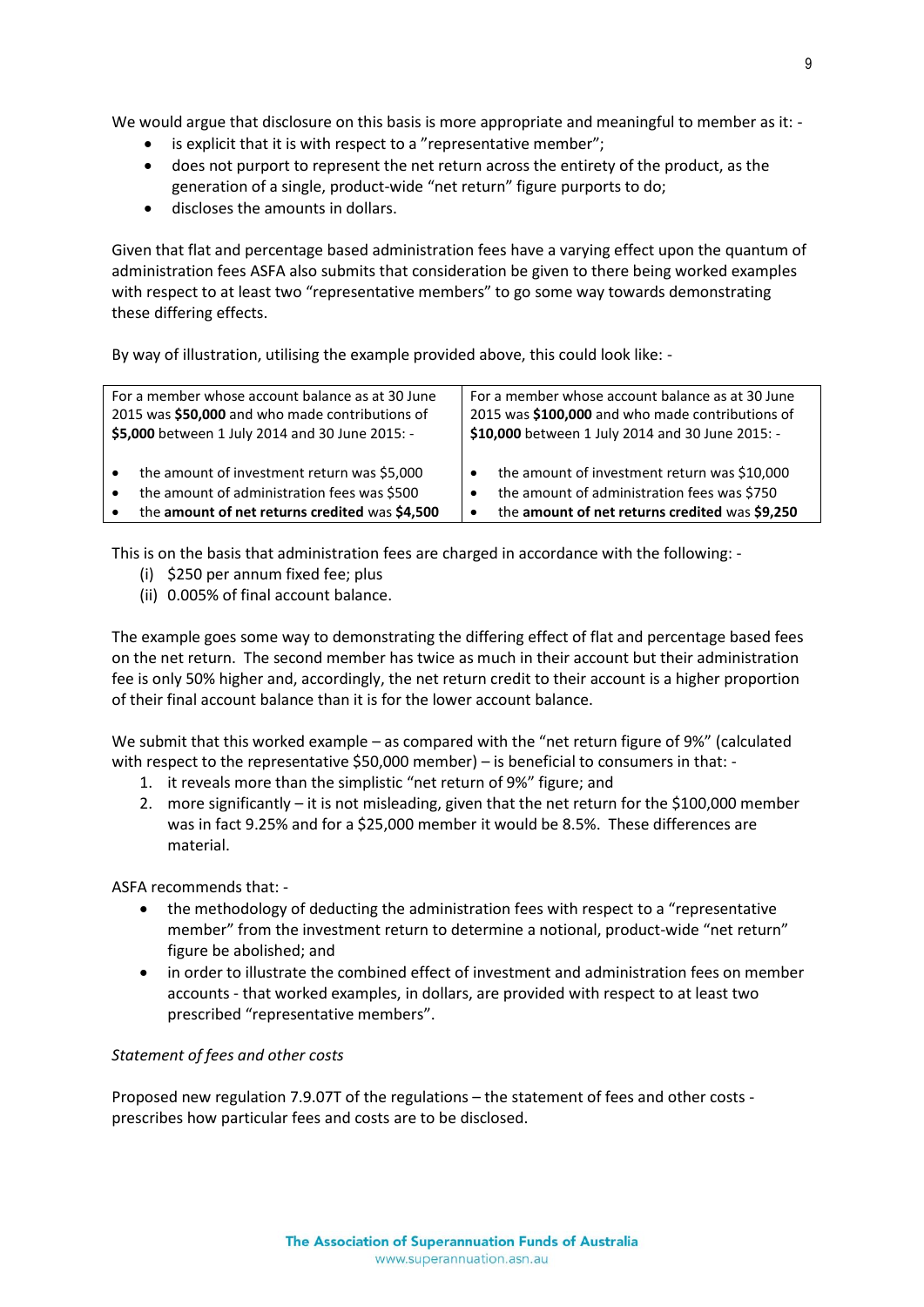ASFA has a number of concerns with the proposed approach, including, but not limited to: -

- allowing alternatives of dollar amounts or percentage of \$50,000;
- combining advice fees with administration fees;
- mandating that investment fees be a percentage while administration and advice fees are expressed as a dollar amount;
- dollar based administration and advice fees does not recognise the bundling of fees within a product;
- expressing indirect costs as a percentage of \$50,000; and
- combining direct fees with indirect costs.

We would be happy to discuss the specifics of our concerns with you.

### *Advice fees*

Proposed new regulation 7.9.07N of the regulations prescribes that administration and advice fees must be disclosed as a dollar figure.

It is unclear as to what "advice fees" should be included: -

- funds generally do not charge a fee for the provision of intra-fund advice;
- while an adviser service fee may be deducted by the trustee this is an individual fee. The amount generally will depend on an individual's circumstances and is not a consistent amount across the product – it is not a product fee. Standardisation will be both difficult to achieve and meaningless to the member. The advice is not provided by the fund \ product but by a separate adviser.

# **Accordingly, we recommend dollar disclosure should only apply to an advice fee which is charged across the product to all members.**

# *Investment mix pie chart*

Proposed new sub-regulation 7.9.07N(h) of the regulations prescribes the inclusion of an investment mix pie chart, as described in regulation 7.9.07U.

**We support this as a valuable aid to consumer understanding the difference between various investment options.** It will, however, be important to ensure that the asset classes are consistent with APRA's current reporting requirements. While this appears to be acknowledged under 7.9.07U the cross-reference could be more explicit – possibly by inserting a reference to APRA, if not the name of the reporting standard(s).

An alternative may be to refer to the specific APRA Reporting Standard(s) explicitly by name but include a reference to any successor reporting standard. That way, should a new reporting standard be made, all that APRA would need to do is clearly denote that it was a successor standard to the one referred to in regulation 7.9.07U. Another alternative is that the APRA reporting standard is expressed stately to be made for the purposes of Subdivision 2E.1 of the Corporations Regulations 2001.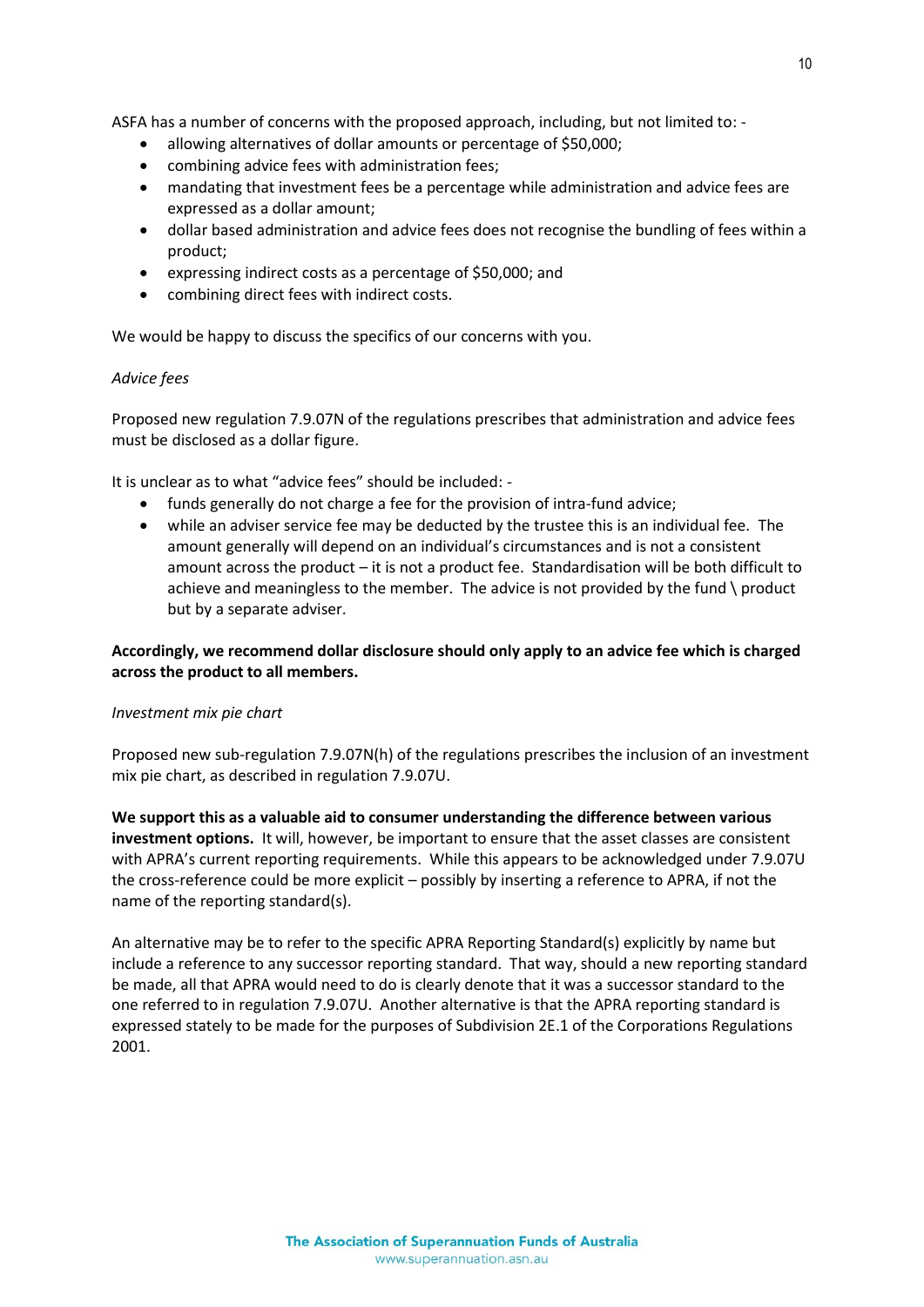One issue which would need to be resolved flows from the current rules detailed under SRF533.0 with respect to strategic asset allocation. These rules state that - where a fund is a "hedge fund" the strategic asset allocation should be reported 100% as "other". This could be unhelpful, or even confusing, to a member if the investment falls under the definition of a hedge fund in ASIC Regulatory Guide 240. By way of example, an investment option which meets the definition of a hedge fund would have its strategic asset allocation as 100% "other" when in fact the underlying asset mix is 90% equities and 10% cash.

#### *Interactive superannuation estimator*

Proposed new paragraph 7.9.07(1)(k) prescribes that next to the investment mix pie chart an interactive superannuation estimator as described in regulation 7.9.07V must be included.

**While ASFA has long been an advocate of the use of interactive estimators, especially if they indicate a projected income stream (in today's dollars) in addition to a lump sum, it is not appropriate for a product dashboard – whose purpose is to provide information with respect to the product - to also include the output of an estimator** based on the combination of (insufficient) member-specific data with the fees and returns for the dashboard representative ("\$50,000 balance") member.

While we support the appropriate use of retirement income projections to encourage member engagement and raise awareness it is critical that they are designed, framed and used appropriately. In particular, an accurate projection needs to utilise more variables, including, amongst other things, the amount and type of contributions being made and the member's age of retirement.

The reasoning for including an interactive superannuation estimator in the product dashboard is unclear: -

- the purpose of a product dashboard is to disclose information about a product or investment option on a consistent basis to enable consumers to be able to compare products or investment options;
- the purpose of an interactive superannuation estimator is to engage a consumer and to provide them with an indicative projection of their likely superannuation benefit, given a number of variables and assumptions.

If the purpose of including a superannuation estimator in a product dashboard is to demonstrate the likely outcomes for different products, as a function of returns and fees for a "representative "\$50,000" member, this potentially is quite risky and misleading.

Firstly, utilising a superannuation estimate for a particular investment option assumes that the member's balance is invested in only that investment option. For a member with a diversified portfolio, projecting a benefit utilising the return and fees for a particular investment option may produce a result which differs markedly from their true projected benefit estimate across their portfolio of investments. The range of different returns and fees across investment options will cause the investment option specific projected benefit to be significantly more or less than the likely overall projected benefit, which will cause consumers to be confused.

To calculate an estimate of a member's balance based on fixed dollar fees being converted to a percentage may result in materially incorrect fee calculations. The member fee percentage used in the calculation is based on a representative member balance of \$50,000. Given that a member is most unlikely to have an exact balance of \$50,000 the estimate is likely to be inaccurate and misleading.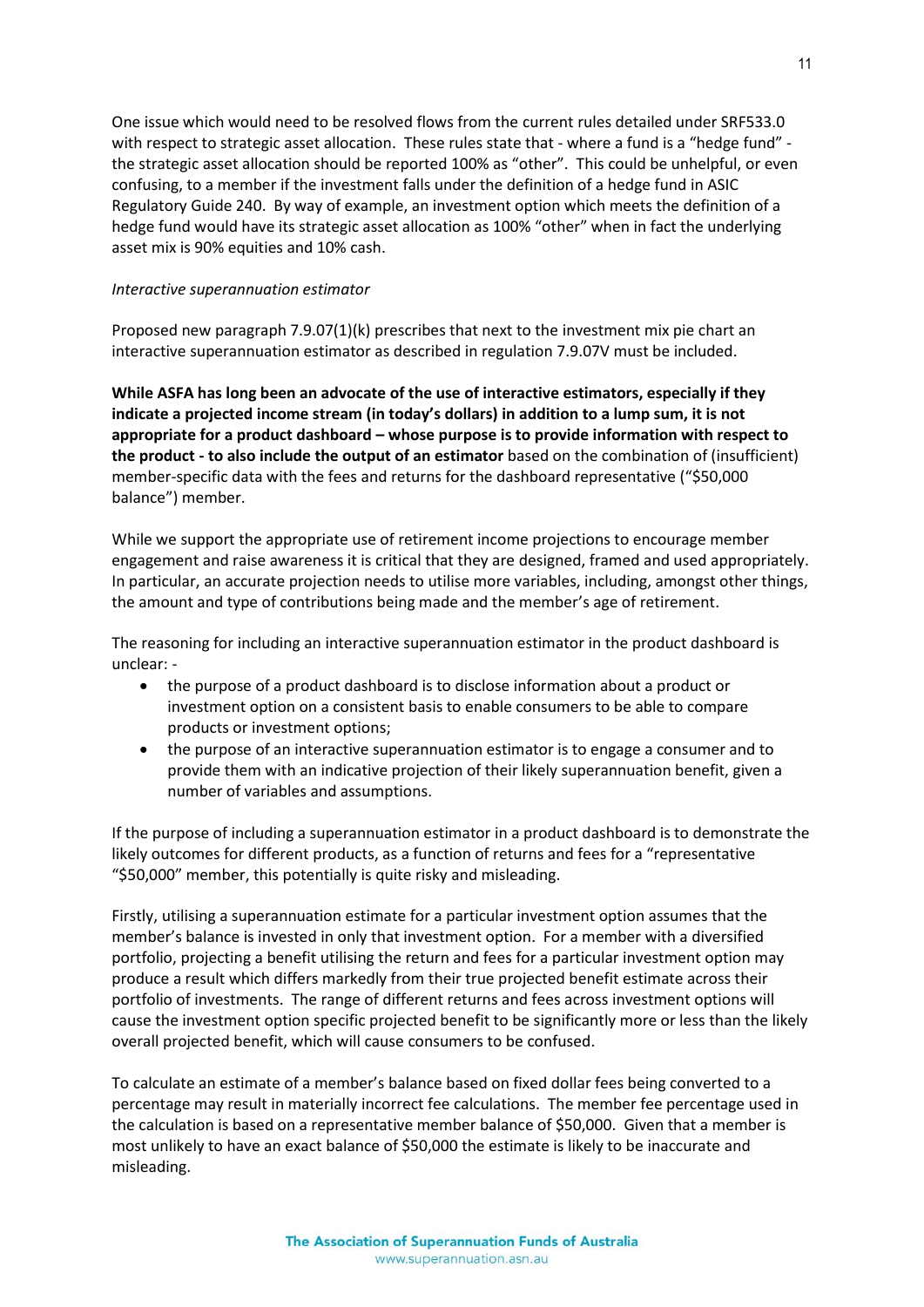Most importantly, including the superannuation estimator within the product dashboard could result in some unintended and undesirable outcomes – namely, consumers could become attracted to investing in riskier options, as they produce higher outcomes, while failing to appreciate the risks involved.

ASFA is of the belief that there are broader needs for this type of estimator to provide qualifying statements and also functionality to help members understand what variables and assumptions affect the final outcome and what income their superannuation benefit potentially will fund in retirement.

# **In ASFA's view this may be better dealt with separately and potentially via the member statement utilising the member's total balance, as opposed to being a component of a single investment option dashboard, with extremely limited variables.**

The member statement is an important engagement tool for members – it provides a unique, and ongoing, opportunity to educate and inform members, not only about the historical performance of their superannuation but also to project their preparedness for retirement. In this sense the member statement becomes a more empowering document, in giving members the motivation, means and opportunity to act.

A further consideration with respect to projections could be the desirability of projecting either: -

- at three different market return levels low, medium and high; or
- stipulating a (specified percentage) range of outcomes under and over the target rate.

The benefit of such an approach is that it can demonstrate how markets fluctuations can alter outcomes, as well as mitigate the risk of a single projection being taken to be a form of guarantee or promise.

As an alternative to including a superannuation estimator in the product dashboard, instead a message could be inserted to promote the more detailed ASIC Money Smart superannuation calculator and a link provided to the page where it is located. The ASIC calculator utilises more variables than the proposed estimator and discloses appropriate qualifications and assumptions. Adding a calculator to the dashboard not only creates duplication but may confuse the member.

**ASFA submits that the provision of an interactive estimator should be considered separately from the product dashboard and as part of a consideration of the Financial System Inquiry's Final Report Recommendation 37 - that funds should publish retirement income projections on member statements with the involvement of the ATO with respect to the member's likely age pension.** A number of issues will need to be resolved before implementing this reform, including the need for consistent assumptions and whether the age pension should be factored into the member's projected income.

#### *Displaying a Product Dashboard on the Funds Website*

Proposed new regulation 7.9.07X states that a product dashboard should be accessible no more than two clicks from the fund's home page.

**ASFA supports the policy intent to ensure ease of access to the product dashboard, however, it may be in the consumer's best interests if the rule were amended to a "principles based" approach (e.g. minimum number of clicks reasonably practicable in the circumstance), which would allow more clicks if necessary.**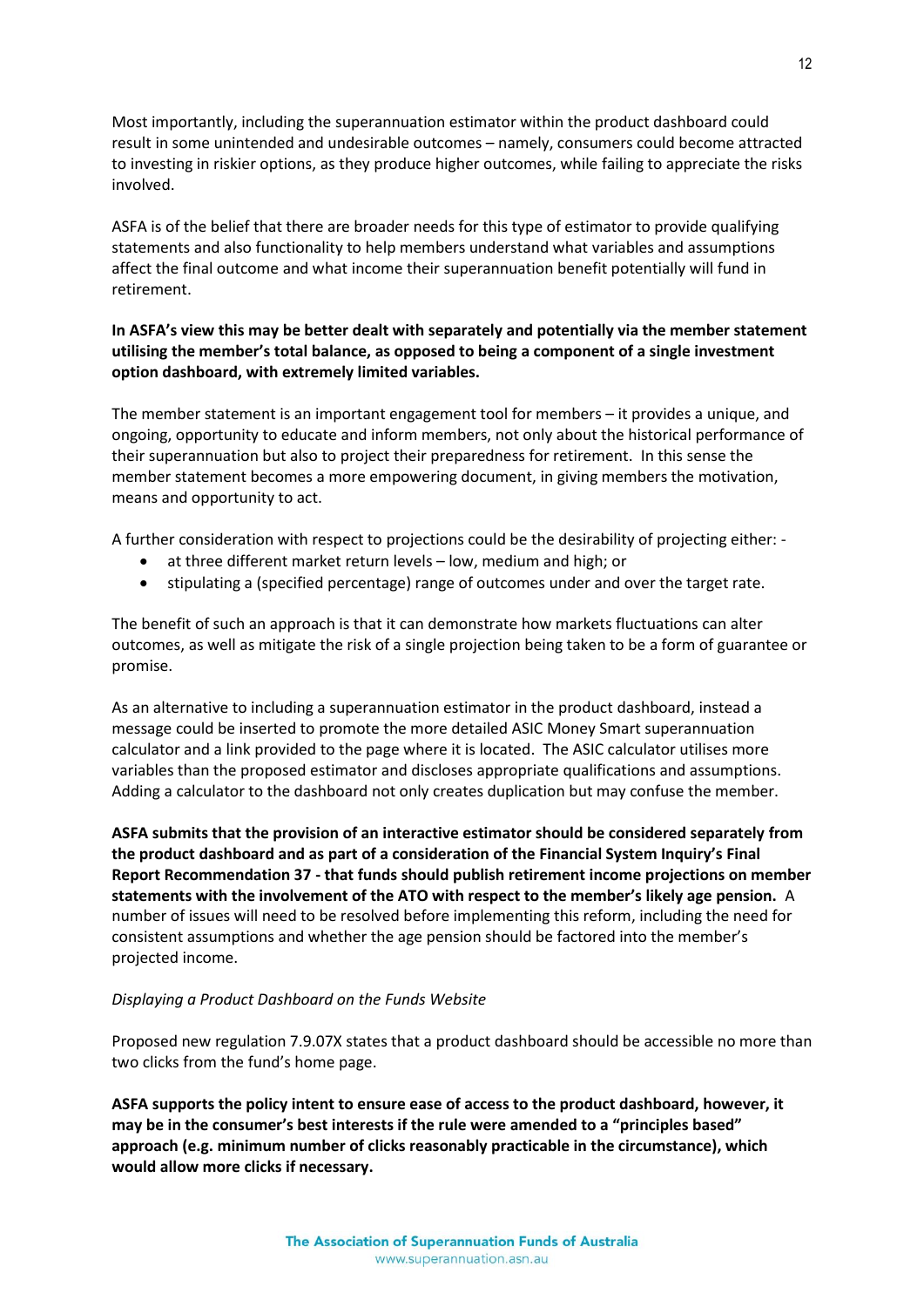For some providers with multiple RSE licensees, each of which have a number of underlying funds, products and investment options, there may be a large total number of dashboards to be published – in some cases up to 50. It would be very confusing if all 50 dashboard links needed to be displayed in one long list as opposed to, for example, being on different web-pages, each of which relates to a particular product. Introducing a principles based approach, as opposed to prescribing the number of clicks, would provide RSEs with enhanced flexibility to organise their web-pages such that they provide easier and more logical access to the appropriate \ relevant dashboards for consumers.

A further factor to be considered in allowing flexibility is that product dashboards also are able to be viewed on mobile devices, such as smart phones and tablets, which is of particular interest to younger demographics. The design for mobile devices – especially given the smaller screen sizes on mobile devices – would not allow dashboards to be displayed within the same number of clicks as when viewed via a device, such as a personal computer, which has a larger screen.

If necessary this could be supported through ASIC guidance.

# *Removal of obligation to include product dashboard in periodic & exit statements*

Proposed new paragraph 7.9.20(1)(o) of the Regulations will have the effect of **repealing the dashboard's application to periodic and exit statements and replacing it with an obligation to provide a link to a website setting out the latest product dashboard for the financial product.**

**ASFA supports this amendment.** The primary purpose of a periodic statement is to provide a member with specific, tailored information about their superannuation benefit including detailing transactions over the preceding period (such as contributions received, investment earnings, fees and benefits payments) and insurance benefits as at the end of the period. A product dashboard discloses general, product level, information. The product dashboard is especially irrelevant in the context of an exit statement, where the member has chosen to leave the particular investment option or product and, as such, information contained in the dashboard has no relevance to them. This amendment will have the effect of reducing compliance costs for industry.

On a technical note, the drafting of the replacement sub-regulation refers to "(a)", which appears to be a typographical error and should instead refer to "(o)".

# *Website disclosure*

# **As per above, proposed new paragraph 7.9.20(1)(o) of the regulations will allow trustees to provide a website link to the relevant choice or MySuper dashboard.**

**ASFA supports this amendment.** This is consistent with the Financial System Inquiry's recommendations to remove regulatory impediments to innovative product disclosure and communication with consumers. This will have the effect of improving member engagement whilst also containing compliance costs.

#### **3. Product dashboard comparison metric consultation**

# **ASFA supports the principle of making comparison metrics available to consumers.**

While the prescribed homogeneity of MySuper products lends itself to benchmarking, given the wide variety, complexity and heterogeneity of choice products it would be near impossible to determine appropriate benchmark(s) to enable comparison on an "apples with apples" basis.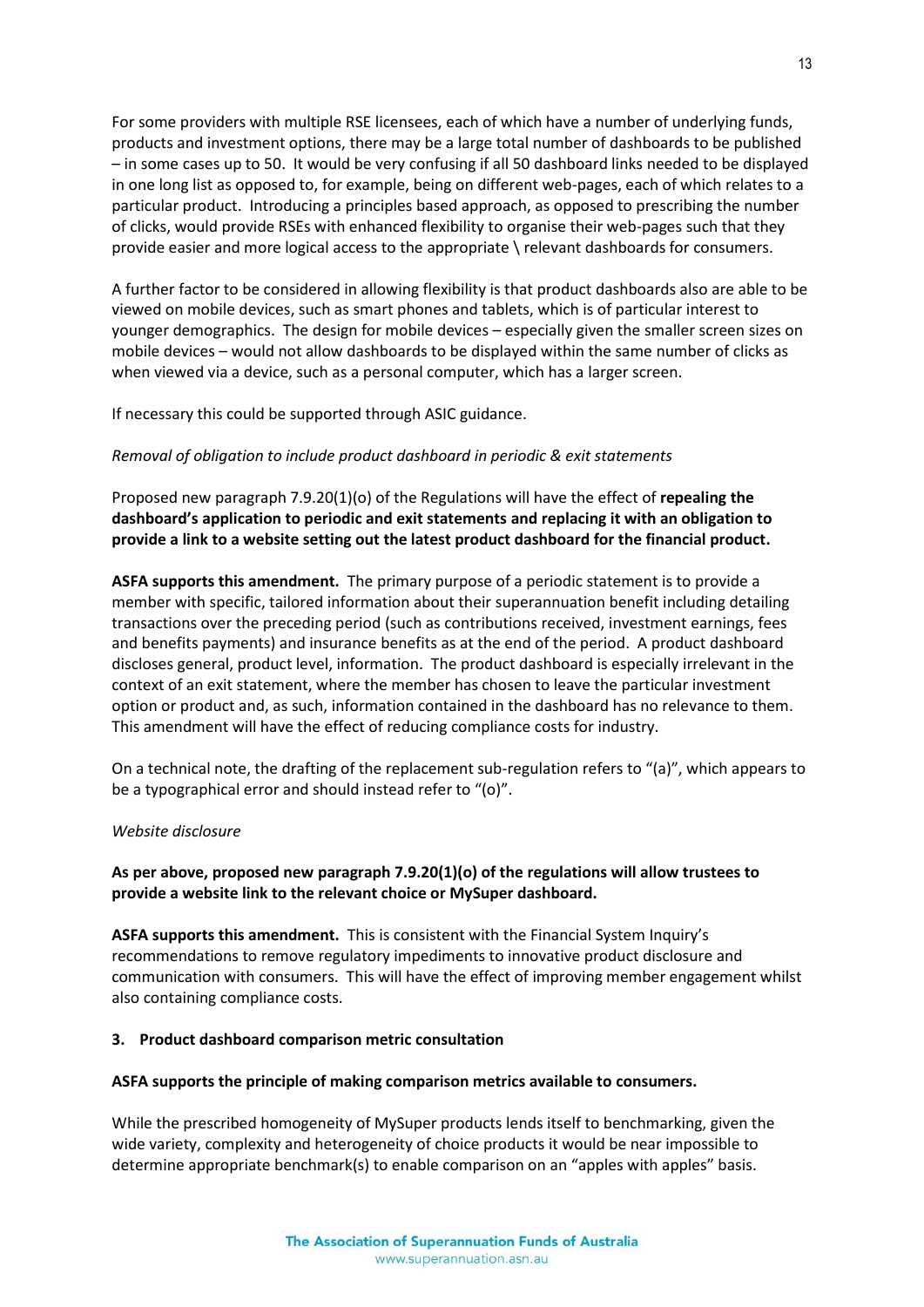Furthermore, the inherent complexity in many superannuation products, coupled with a lack of financial comprehension, increases the risk that individuals may adopt higher risk investment options than may suit their circumstances, needs, objective or risk tolerance as they pursue higher returns.

Simplicity is a laudable goal but may end up contributing to poor outcomes where knowledge levels are low. As reveled in the consumer testing, the current risk measures prove to be a challenge for many superannuation members.

Accordingly, it is important that comparison tools endeavour to measure "like with like".

Comparison metrics, provided they are relevant and simple, should increase product transparency and assist members in comparing similar products. This will necessitate considerable effort to design appropriate benchmarking, to ensure that only similar investment options \ products are combined together to form a particular benchmark and to develop a methodology to determine, with respect to an investment option, which is the appropriate benchmark to be adopted for comparison purposes. Standardised benchmarks provided by APRA would ensure consistency, however a methodology for classifying investment options would need to be developed.

Accordingly, we submit that this initiative should be confined to MySuper products, at least initially.

Due to the consultation occurring over the summer holiday period, we have not received a great deal of specific feedback from members with respect to this particular consultation. We note, however, that the Actuaries Institute has provided a comprehensive submission with respect to this.

# **4. Consumer testing for the Choice Product Dashboard - ASIC Media Release 15-378 / Report 455**

While ASFA welcomes the use of consumer testing, we have a number of concerns with ASIC'S report which may call into question some of the conclusions reached.

Report 455 would appear to indicate that the strongest engagement with a dashboard is likely to be from those who are already engaged and\or comfortable with financial matters, who arguably do not need a product dashboard but could go straight to the product's PDS. Those who are less engaged and \ or less financially literate appeared to avoid the dashboard and gravitate towards more personally tailored information. Given the generic nature of the product dashboard it would not appear to be as useful to those members.

Specific product dashboard content research findings of concern include:

- target return difficult to comprehend precisely what this was;
- superannuation estimator became a key element of focus in the proposed product dashboard but, as noted above, this is problematic as we do not believe that it appropriate in a product dashboard;
- risk and inflation appear difficult for consumers to understand.

**We strongly submit that further consumer testing be performed and that: -**

- **the sample size be increased (Report 455 was based on 120 participants);**
- **there be testing of comprehension – as opposed to stated preference or self-assessment as to comprehension.**

\* \* \* \* \* \*